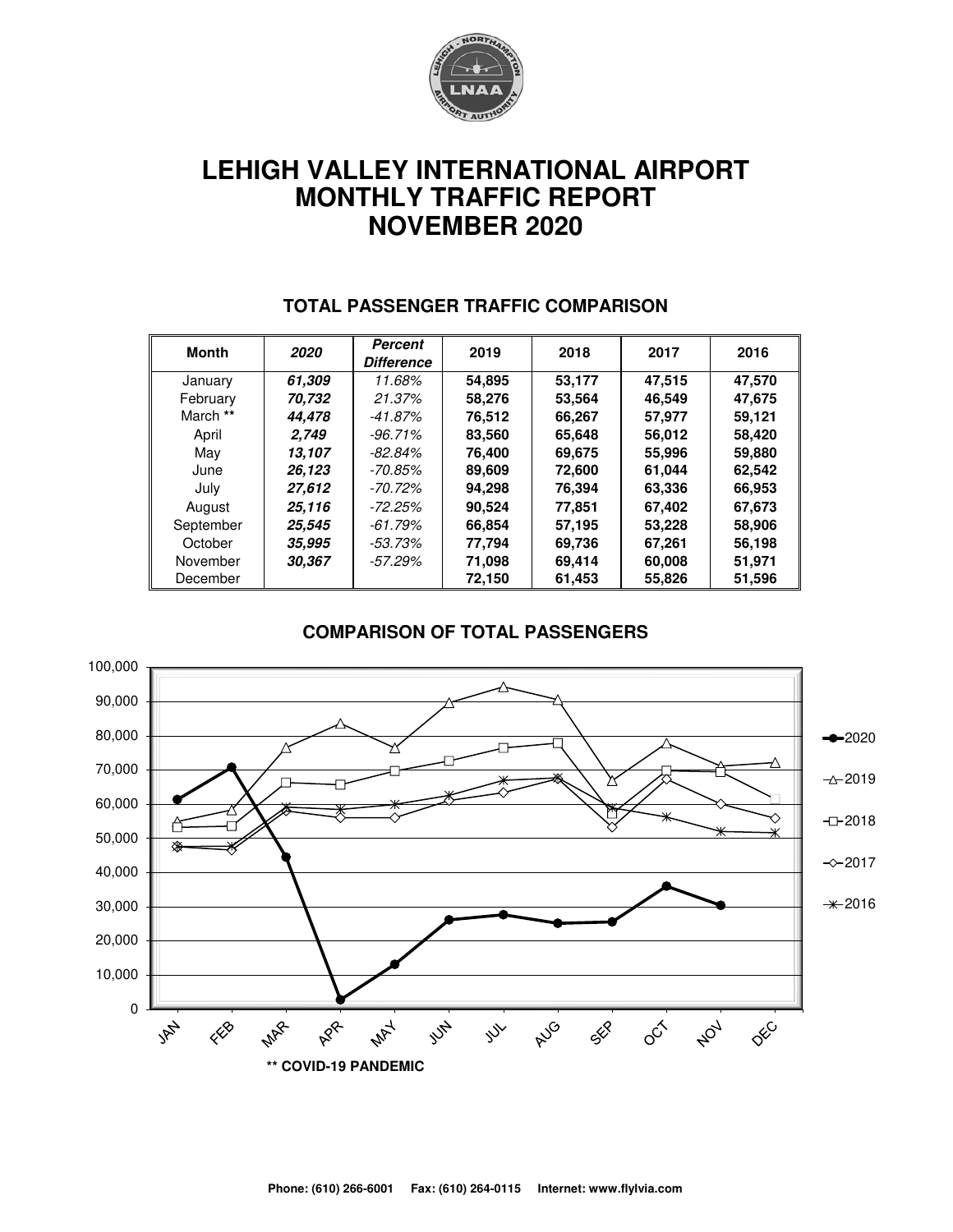#### **LEHIGH VALLEY INTERNATIONAL AIRPORT (ABE) MONTHLY TRAFFIC REPORT NOVEMBER 2020**

|                                         |            | <b>NOVEMBER</b>  |                               |                              | <b>YEAR-TO-DATE</b> |                  |                               |                                     |  |
|-----------------------------------------|------------|------------------|-------------------------------|------------------------------|---------------------|------------------|-------------------------------|-------------------------------------|--|
|                                         | 2020       | 2019             | <b>Increase</b><br>(Decrease) | Percent<br><b>Difference</b> | 2020                | 2019             | <b>Increase</b><br>(Decrease) | <b>Percent</b><br><b>Difference</b> |  |
| <b>MAJOR AIRLINES:</b><br>Passengers    |            |                  |                               |                              |                     |                  |                               |                                     |  |
| Enplaned<br>Deplaned                    | 0<br>5     | 2,643<br>2,622   | (2,643)<br>(2,617)            | $-100.00\%$<br>$-99.81%$     | 5.713<br>5,786      | 28,861<br>27,474 | (23, 148)<br>(21, 688)        | $-80.21%$<br>$-78.94\%$             |  |
| Sub-total                               | 5          | 5,265            | (5,260)                       | $-99.91%$                    | 11,499              | 56,335           | (44, 836)                     | $-79.59%$                           |  |
| <b>REGIONAL AIRLINES:</b><br>Passengers |            |                  |                               |                              |                     |                  |                               |                                     |  |
| Enplaned                                | 15,132     | 32,517           | (17, 385)                     | $-53.46%$                    | 175,745             | 392,651          | (216,906)                     | $-55.24%$                           |  |
| Deplaned                                | 15,230     | 33,316           | (18,086)                      | $-54.29%$                    | 175,889             | 390,834          | (214, 945)                    | $-55.00\%$                          |  |
| Sub-total                               | 30,362     | 65,833           | (35, 471)                     | $-53.88%$                    | 351,634             | 783,485          | (431, 851)                    | $-55.12%$                           |  |
| <b>TOTAL PASSENGERS</b>                 | 30,367     | 71,098           | (40, 731)                     | $-57.29%$                    | 363,133             | 839,820          | (476, 687)                    | $-56.76%$                           |  |
|                                         |            |                  |                               |                              |                     |                  |                               |                                     |  |
| CARGO:<br>Enplaned                      | 8,450,542  | 8,111,995        | 338,547                       | 4.17%                        | 91,353,813          | 86,399,903       | 4,953,910                     | 5.73%                               |  |
| Deplaned                                | 8,702,144  | 8,248,258        | 453,886                       | 5.50%                        | 98.866.579          | 75,657,379       | 23,209,200                    | 30.68%                              |  |
| <b>TOTAL CARGO</b>                      | 17,152,686 | 16,360,253       | 792,433                       | 4.84%                        | 190,220,392         | 162,057,282      | 28,163,110                    | 17.38%                              |  |
|                                         |            |                  |                               |                              |                     |                  |                               |                                     |  |
| <b>CUSTOMS:</b><br>Entries              | 2          | 15 <sub>15</sub> | (13)                          | $-86.67\%$                   | 49                  | 160              | (111)                         | $-69.38%$                           |  |

### **MONTHLY AIRCRAFT ACTIVITY**

The FEDERAL AVIATION ADMINISTRATION AIR TRAFFIC CONTROL TOWER at LVIA recorded the following aircraft take-offs and landings for the month:

|                          | <b>NOVEMBER</b> |       |                               |                                     |  | YEAR-TO-DATE |        |                               |                              |  |  |
|--------------------------|-----------------|-------|-------------------------------|-------------------------------------|--|--------------|--------|-------------------------------|------------------------------|--|--|
|                          | 2020            | 2019  | <b>Increase</b><br>(Decrease) | <b>Percent</b><br><b>Difference</b> |  | 2020         | 2019   | <b>Increase</b><br>(Decrease) | Percent<br><b>Difference</b> |  |  |
| <b>Major Airlines</b>    | 768             | 1.049 | (281)                         | $-26.79\%$                          |  | 8.047        | 10,514 | (2, 467)                      | $-23.46\%$                   |  |  |
| <b>Regional Airlines</b> | 475             | 723   | (248)                         | $-34.30\%$                          |  | 5.120        | 8,992  | (3,872)                       | $-43.06\%$                   |  |  |
| <b>General Aviation</b>  | 2,728           | 2,557 | 171                           | $6.69\%$                            |  | 24,845       | 26,637 | (1,792)                       | -6.73%II                     |  |  |
| Military                 | 41              | 32    | 9                             | 28.13%                              |  | 412          | 444    | (32)                          | $-7.21\%$                    |  |  |
| Total Itinerant          | 4,012           | 4,361 | (349)                         | $-8.00\%$                           |  | 38,424       | 46,587 | (8, 163)                      | $-17.52\%$                   |  |  |
| <b>Total Local</b>       | 1.906           | 2.991 | (1,085)                       | $-36.28\%$                          |  | 21,555       | 34,722 | (13, 167)                     | $-37.92\%$                   |  |  |
| <b>ITOTAL OPERATIONS</b> | 5.918           | 7,352 | (1,434)                       | $-19.50%$                           |  | 59,979       | 81,309 | (21, 330)                     | $-26.23%$                    |  |  |